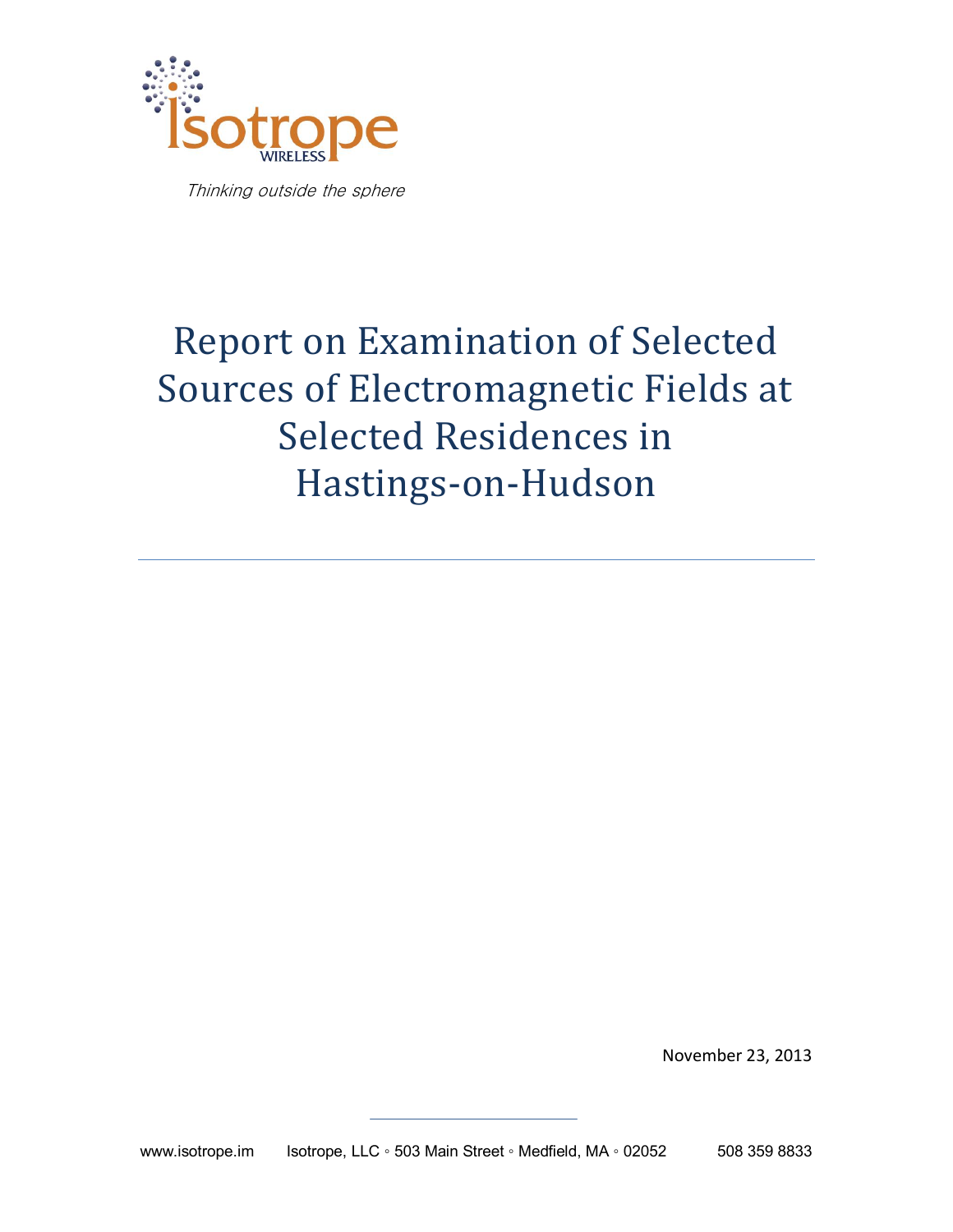

#### Isotrope, LLC

| $\mathbf{1}$ . |  |  |  |  |
|----------------|--|--|--|--|
| 2.             |  |  |  |  |
|                |  |  |  |  |
|                |  |  |  |  |
|                |  |  |  |  |
| 3.             |  |  |  |  |
| 4.             |  |  |  |  |
|                |  |  |  |  |
|                |  |  |  |  |
|                |  |  |  |  |
|                |  |  |  |  |
|                |  |  |  |  |
| 5.             |  |  |  |  |
| 6.             |  |  |  |  |
| 7.             |  |  |  |  |
| 8.             |  |  |  |  |
|                |  |  |  |  |
|                |  |  |  |  |
|                |  |  |  |  |
| 9.             |  |  |  |  |
| 10.            |  |  |  |  |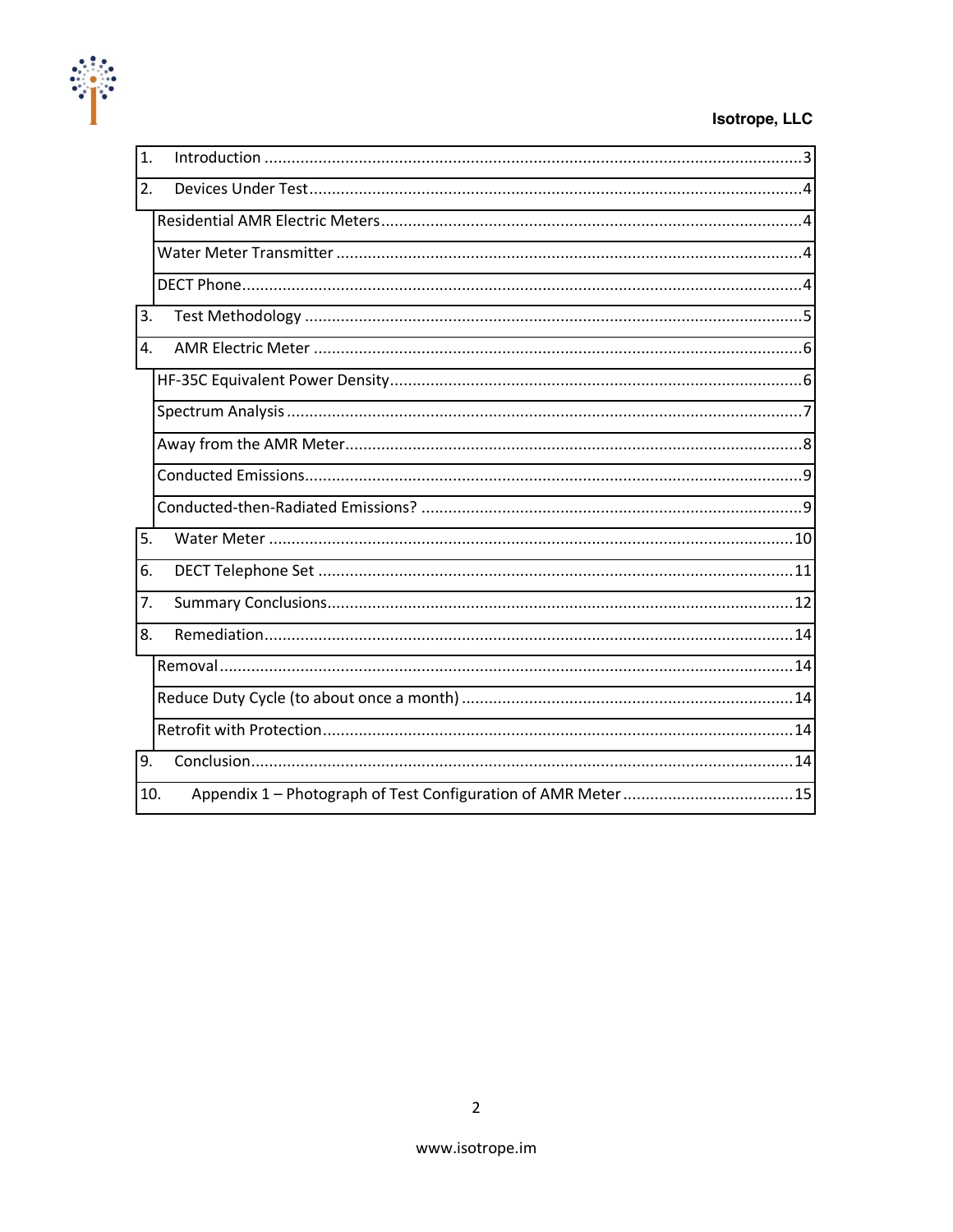

Thinking outside the sphere

# Report on Examination of Selected Sources of Electromagnetic Fields at Selected Residences in Hastings-on-Hudson November 23, 2013

## <span id="page-2-0"></span>**1. Introduction**

Isotrope, LLC was engaged by a group to evaluate the electromagnetic environment at several residences in Hastings-on-Hudson, New York. The clients expressed concern about human exposure to certain specific sources of electromagnetic fields. Of primary interest were the automatic meter reader (AMR) electric meters installed on local residences by Consolidated Edison. Also of interest were an electronic water meter equipped with a transmitter and cordless telephones operating with the DECT protocol. The general concerns expressed by the clients prior to the examination related to the various modes of propagation: radiated fields, conducted fields and re-radiated fields.

The clients sought an evaluation of the radiated and conducted emissions characteristics of these devices beyond merely comparing the emissions to applicable health and safety guidelines. The clients hypothesize that the emissions of some or all of the types of subject devices interact with human physiology in a manner that is not captured by conventional emissions safety guidelines. The clients' concerns relate primarily to the possible impact of these pulsed radio frequency emissions on humans in the residential environment. The examination was performed solely to characterize the nature and intensity of the emissions of concern. While the measured emissions are compared to the FCC exposure limitations, among other things, for reference, this report draws no conclusions about the risks of human exposure to these emissions.

To evaluate the devices in situ, Isotrope made a field survey of the various emissions of concern, employing an array of electronic test equipment. Conclusions in this report include the observation that Part 15 radiated- and conducted-emissions testing of electrical meters does not replicate actual conditions because a power cord is attached to the meter socket in the test chamber rather than simulating the installation of the meter on a meter socket connected to both the power grid secondary and the residence distribution panel. Moreover, while the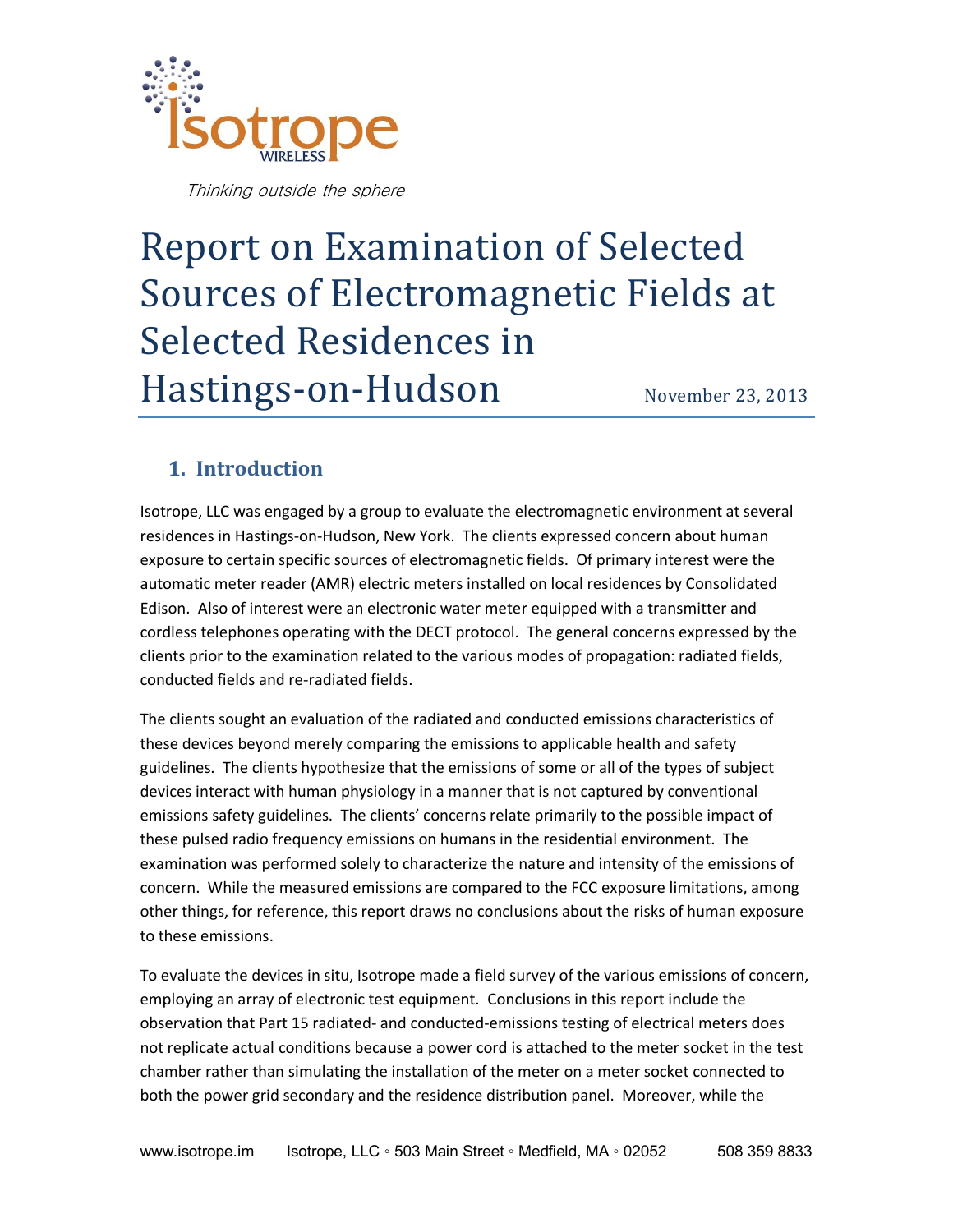

conducted emissions from the meter at 915 MHz ISM frequencies in a residence was observed to be substantial, FCC Part 15 regulations limit conducted emissions testing to 30 MHz, ignoring the conducted emissions of the AMR radio signal.

# <span id="page-3-0"></span>**2. Devices Under Test**

# <span id="page-3-1"></span>**Residential,AMR,Electric,Meters**

The AMR electric energy meters of interest are manufactured by iTron. As an intentional emitter of RF energy in the industrial, scientific and medical (ISM) band at 902-928 MHz, the model of meter has been factory tested to verify conformity with Part 15 regulations of the FCC (Title 47 of the US Code of Federal Regulations). Its test information is available from the FCC. Isotrope reviewed the test filings by referencing the FCC ID number posted on the meters.



The AMR meters were originally designed to transmit a 7 millisecond pulse of data about once every two seconds. (The meters we tested ran at about two pulses per minute.) A revision of the design is reported with a 45 ms pulse of data. The unit is designed to transmit one pulse on one radio channel and then change to another channel. This is called "frequency hopping." The hopping stays within the 915 MHz ISM radio band and is designed to minimize interference to other users of the band. The FCC reports say that radiated power levels are stated to conform to the FCC Section 15.247 interference limit for the band, which requires 1 watt or less power to the antenna.

# <span id="page-3-2"></span>**Water Meter Transmitter**

The water meter transmitter is manufactured by Neptune. Under its FCC ID number, the unit's certification filings describe a pulse is transmitted approximately once every 13 seconds. The device uses frequency hopping (see sidebar above). It is designed and tested under the same Part 15 interference regulations as the AMR meters.

# <span id="page-3-3"></span>**DECT** Phone

The cordless phone employs the DECT standard and operates in the unlicensed PCS band. DECT phones are required to comply with Part 15 interference regulations.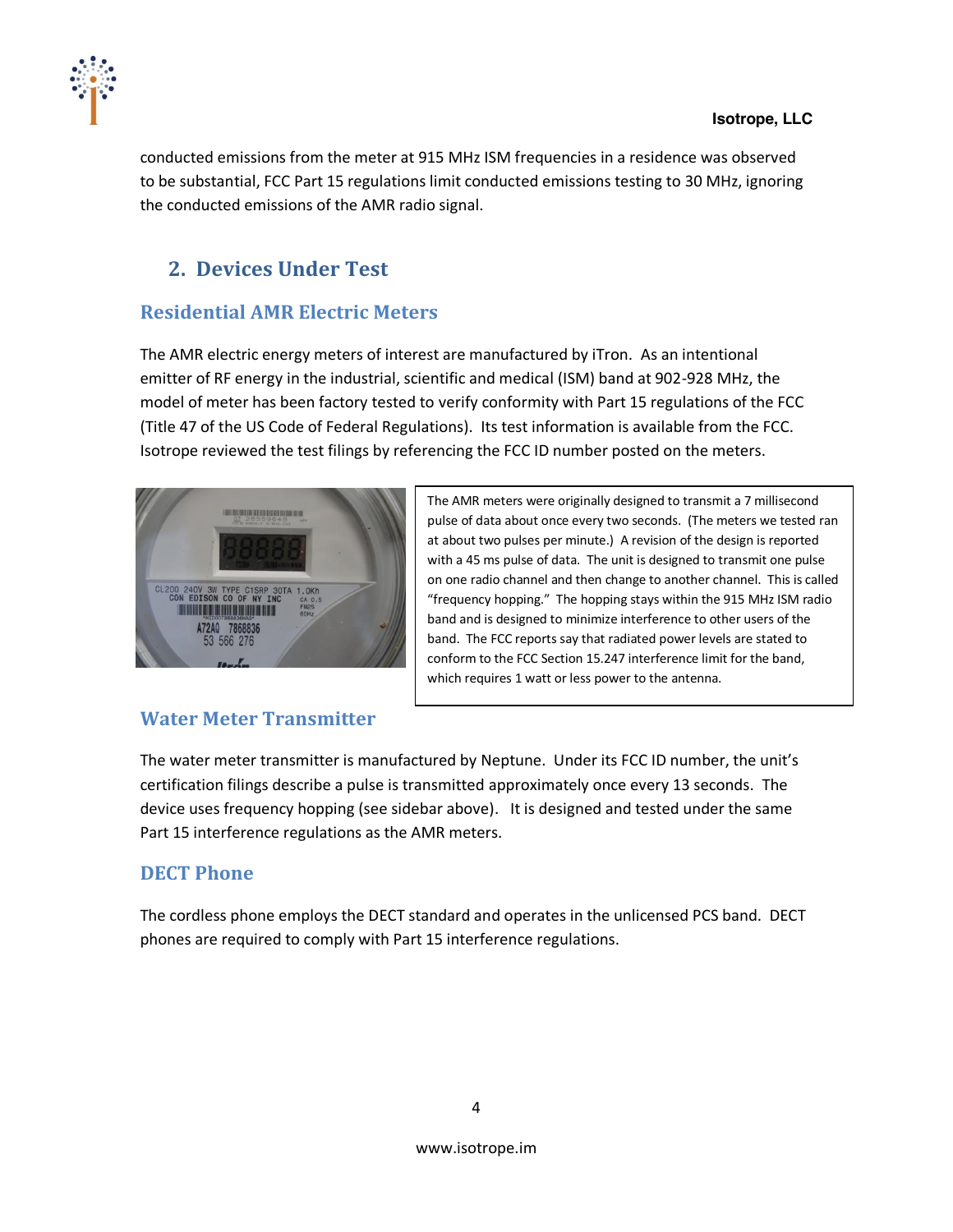

# <span id="page-4-0"></span>**3. Test,Methodology**

!!!!!!!!!!!!!!!!!!!!!!!!!!!!!!!!!!!!!!!!!!!!!!!!!!!!!!!!!!!!

Isotrope brought an array of equipment to the site in anticipation of a variety of possible measurement needs.

| Equipment                     | <b>Bandwidth</b> | Antenna Pattern    | <b>Exposure Range</b>                             |
|-------------------------------|------------------|--------------------|---------------------------------------------------|
| Anritsu MT8222A               | 1 MHz to 1 GHz   | Dipole-like        | Wide dynamic range, equivalent to a               |
| Spectrum Analyzer with        | probe range      | omnidirectional    | minimum of less than 1 picowatt per               |
| ETS model 905 probe           |                  |                    | $cm2$ depending on settings (<<-90 dB             |
| ("Anritsu")                   |                  |                    | $mW/cm2$ )                                        |
| Advantest Spectrum            | LISN nominally   | Conducted          | Not an exposure measuring setup                   |
| Analyzer ("Advantest")        | 10 kHz to 30     | measurement; Not   |                                                   |
| used with Isotrope Line       | MHz              | Applicable         |                                                   |
| Impedance                     |                  |                    |                                                   |
| <b>Stabilization Network</b>  |                  |                    |                                                   |
| (''LISN")                     |                  |                    |                                                   |
| <b>Tektronix Oscilloscope</b> | 500 MHz          | Conducted          | Not an exposure measuring setup                   |
| ("Oscilloscope")              |                  | measurement; Not   |                                                   |
|                               |                  | Applicable         |                                                   |
| <b>Gigahertz Solutions</b>    | 800 MHz to 2.5   | Log Periodic       | Wide dynamic range, equivalent to a               |
| HF35-C field intensity        | GHz              | directional        | minimum of 10 picowatts per square                |
| meter (provided by            |                  |                    | centimeter (-80 dB mW/cm <sup>2</sup> )           |
| others) ("HF35-C")            |                  |                    |                                                   |
| NARDA 8718 Meter              | 300 kHz-40 GHz   | 3D omnidirectional | 2% to 1500% of the FCC limit for                  |
| with 8722-D Conformal         |                  |                    | general population/uncontrolled                   |
| Probe ("NARDA")               |                  |                    | areas; equivalent to a minimum of                 |
|                               |                  |                    | about 10 $\mu$ W/cm <sup>2</sup> at 1 GHz (-20 dB |
|                               |                  |                    | mW/cm <sup>2</sup> ) <sup>1</sup>                 |

 $1$  Although the emissions under observation are at levels that are lower than the FCC safety limits, the FCC is presently inquiring "whether there is a need for reassessment of the Commission radiofrequency (RF) exposure limits and policies." (FCC 13-39). Ultimately, all radiated power densities observed were substantially below the sensitivity of the Isotrope NARDA human exposure compliance meter.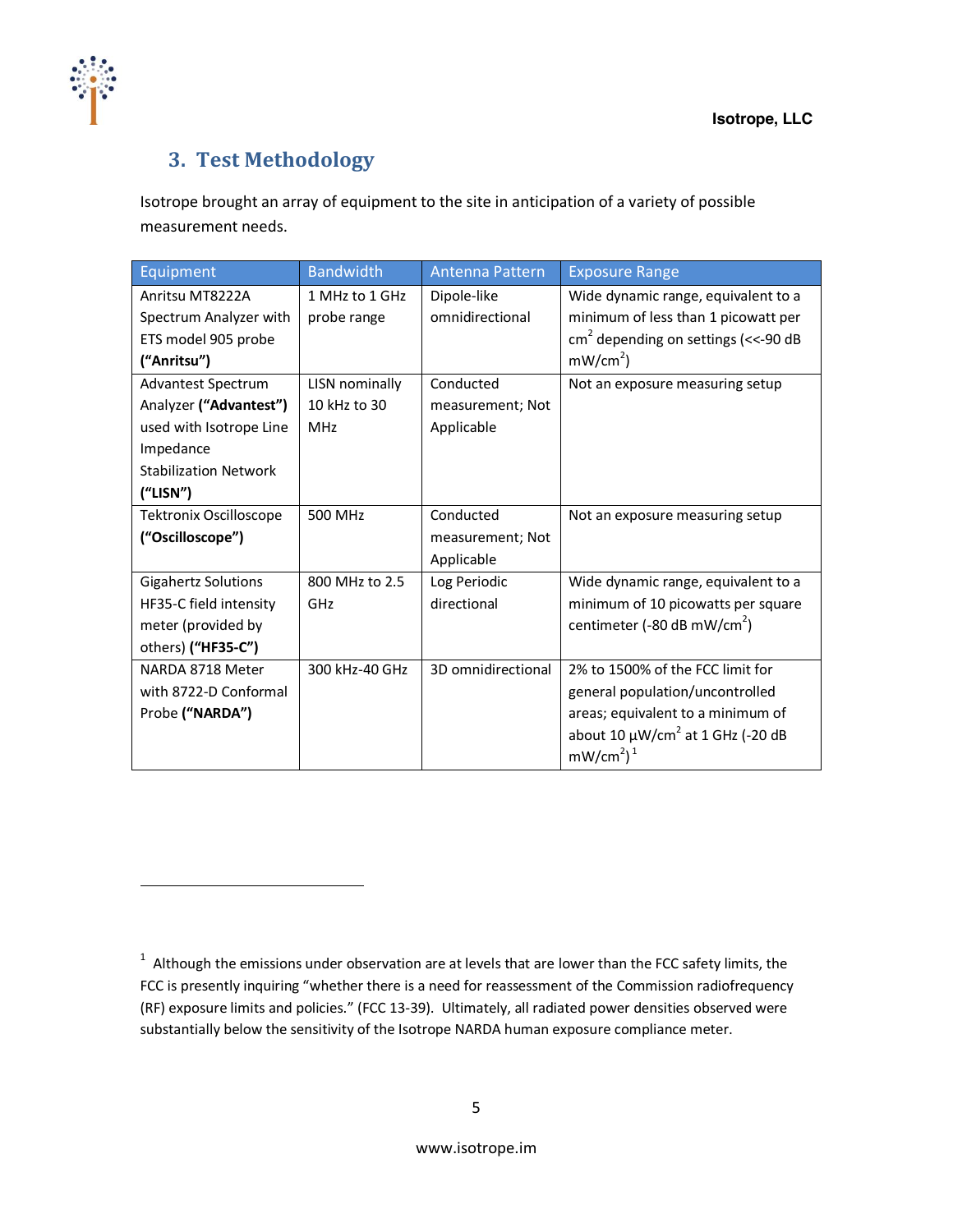

To measure radiated emissions in relative proximity to the respective sources, including in the near field and at distances typically of no more than 40 feet radially from any particular source, Isotrope employed radio frequency spectrum analyzers and a reference electric field probe commonly used in close-in electromagnetic interference (EMI) testing. The relative insensitivity of the probe was not a constraint on the measurements due to the proximity of the probe to the sources of interest. The probe was also used in close proximity to power wiring and conductive surfaces to sense any localized fields.

To examine conducted energy on the power lines, Isotrope used a line impedance stabilization network (LISN). The LISN was used to feed a spectrum analyzer, and also to feed an oscilloscope.



Finally, the client provided a Gigahertz Solutions HF35-C field intensity meter. This device employs an attached logperiodic antenna to sample the electric field between 800 MHz and 2.5 GHz. This frequency span encompasses the most common wireless telephone bands (Cellular, SMR, PCS, AWS, BRS) as well as 915 MHz ISM and 2.4 GHz WiFi, among others. The HF35-C is a relatively sensitive instrument that has plenty of dynamic range to explore the residential wireless signal environment.

The Gigahertz Solutions HF35-C measures the electric field and converts to equivalent plane wave free space power density (reported in microwatts per square meter -  $\mu$ W/m<sup>2</sup>). The unit is highly sensitive, capable of reading on the more sensitive scale to values as low as 0.1  $\mu$ W/m<sup>2</sup> or -80 dBmW/cm<sup>2</sup>. This is comparable to the received signal strength of an FM radio station broadcasting from about 10 miles away.

# <span id="page-5-0"></span>**4. AMR,Electric,Meter**

#### <span id="page-5-1"></span>**HF-35C Equivalent Power Density**

At three residences AMR electric meters were observed. They consistently emitted short pulses once every thirty seconds. The HF35-C instrument was set to peak reading mode to capture as much of the pulse peak power as possible. With the HF35-C meter within about 1.5 to 2 feet of the AMR meters, the pulse would register on the high scale at levels typically between -43 and -37 dBmW/cm<sup>2</sup> (500 to 2000  $\mu$ W/m<sup>2)</sup>, depending on the orientation of the instrument's antenna.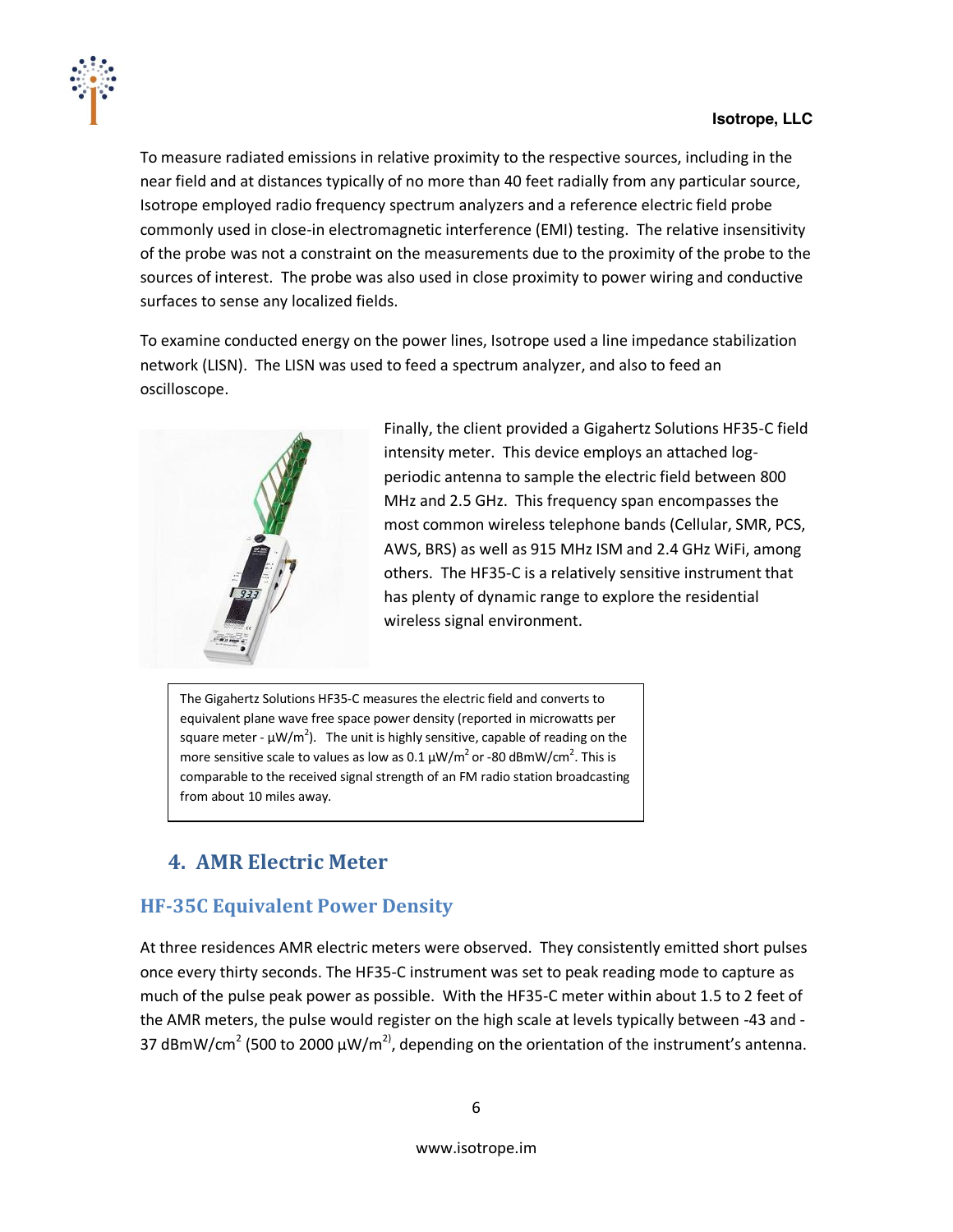

Closer to the AMR meter, the HF35-C would regularly blank the display on receiving a pulse, indicating an over-range condition.<sup>2</sup> Note that the instantaneous power density (the pulse power density) is reported. FCC exposure specifications base public exposure on a 30 minute averaging time. In 30 minutes there would be about 60 pulses of about 50 ms duration. This totals to about 3 seconds of emissions to be averaged over 30 minutes. This way of calculating exposure reduces the FCC interpretation of average exposure level to 2 tenths of a percent of the measured peak level.

Whether or not the pulse was over-range, the pulse energy would be retained by the instrument's averaging circuits and the subsequent readings would steadily decay back to the background level over the course of five seconds or so. It is important to note that only the first reading captures emitted RF energy. The subsequent readings as the meter reading decays to a baseline level are artifacts of the way the meter handles pulsed emissions and do not indicate emissions are present. The instrument manual explains this phenomenon as "charging and drooping", acknowledging that a peak reading may be "even up to a factor of ten too low." The graphic below illustrates how the instrument may capture some of the energy of the pulse and then show a decaying level after the pulse has ended.





# <span id="page-6-0"></span>**Spectrum,Analysis**

!!!!!!!!!!!!!!!!!!!!!!!!!!!!!!!!!!!!!!!!!!!!!!!!!!!!!!!!!!!!

Using a spectrum analyzer, the AMR meter pulses were also captured in both the frequency domain and the time domain.

<sup>&</sup>lt;sup>2</sup> Note that the instantaneous power density (the pulse power density) is reported. FCC exposure specifications base public exposure on a 30 minute averaging time. In 30 minutes there would be about 60 pulses of about 50 ms duration. This totals to about 3 seconds of emissions to be averaged over 30 minutes. This way of calculating exposure reduces the FCC interpretation of exposure to 2 tenths of a percent of the measured peak.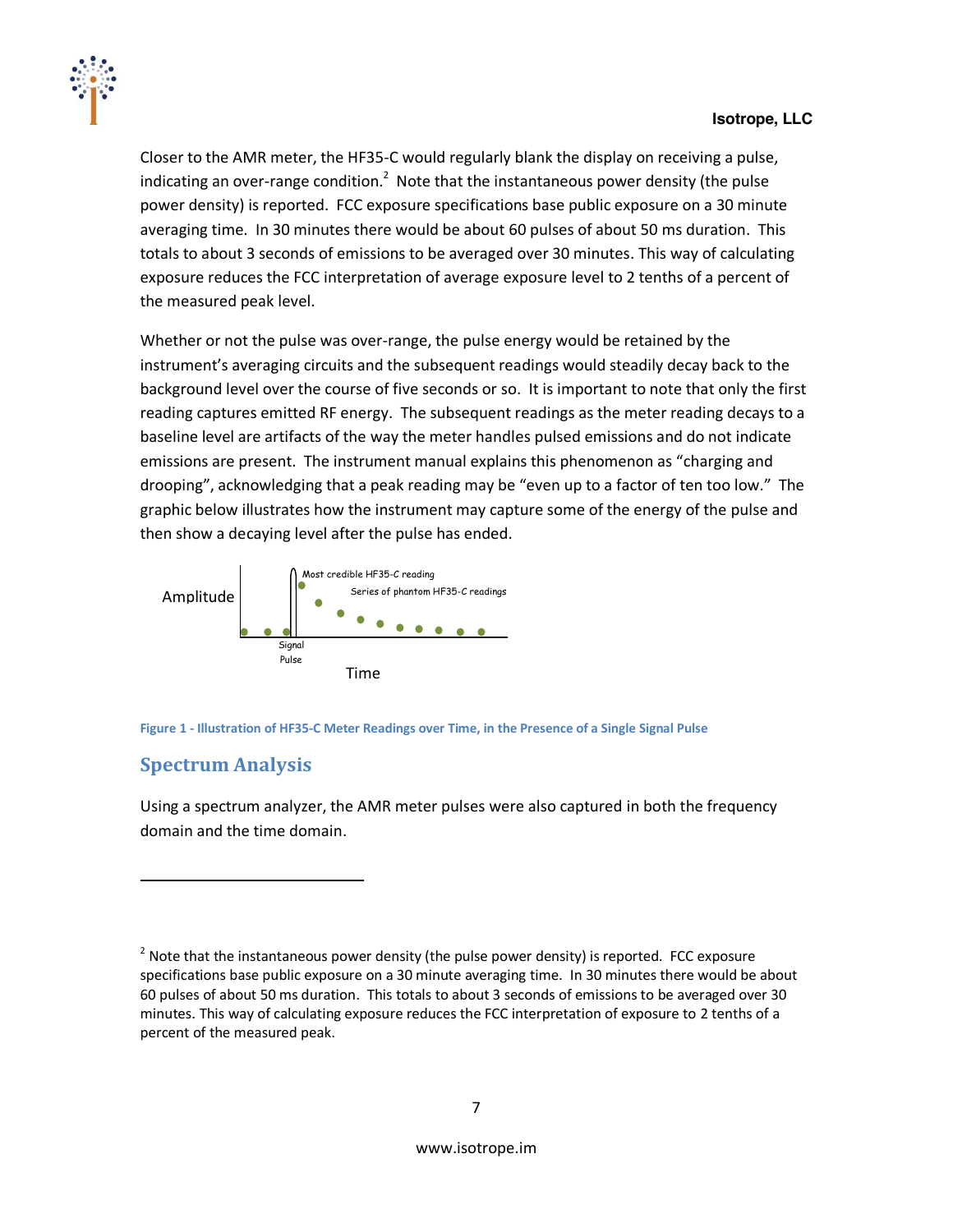

The pulse power levels obtained by the spectrum analyzer at the second residence were on the order of -20 dBm with the sensor approximately 6 inches from the meter's internal antenna. Recall that dBm are units of power measurement. To translate to human exposure terminology, the power received by the instrument through its antenna has to be translated to units of power per unit area, such as milliwatts per square centimeter (mW/cm<sup>2</sup>). Based on the instrumentation characteristics, this translates to an equivalent of -20  $\text{dBmW/cm}^2$  free space pulse power density at 6 inches from the meter.

The result on the spectrum analyzer is as much as 20 dB higher than on the HF35-C meter. This higher reading is due to two probable differences. First, the spectrum analyzer was substantially closer to the signal source than the HF35-C. Second, even if the instruments were at the same distance, it is expected that the HF35-C response to pulse inputs would artificially diminish its reading. Overall, there is enough consistency between the results of the two measurement methods to confirm the more precise measurements of the spectrum analyzer.

#### <span id="page-7-0"></span>**Away,from the,AMR,Meter**

Inside the residences, the received power levels from the AMR meters were consistent with the weakening of the signal that would be expected with increasing distance from the meter and signal absorption of residential construction. On the second floor at the opposite side of the house from the meter (in two residences tested) the AMR meter pulses were extremely diminished to the point of not being measurable on the HF35-C meter, and the pulse's clicking sound produced by the HF35-C AM detector would diminish and recede into the background noise. Similarly, attempts to capture occasional pulses on the spectrum analyzer in rooms distant from the AMR meter were often not fruitful. Measured pulse levels tended to range between -60  $\text{dBmW/cm}^2$  indoors nearest the meters to levels less than the sensitivity of the HF35-C instrument (< -80 dBmW/cm<sup>2</sup>) in opposite ends of the residences. With a sensitivity of less than -90 dBmW/cm<sup>2</sup>, the spectrum analyzer confirmed the unmeasurable levels of the AMR meter emissions were less than -90 dBmW/cm<sup>2</sup> in more distant parts of the houses tested.

In the basement of one residence, directly behind the cement block wall with the AMR meter on the outside, the combination of the meter's metal enclosure and the cement block construction reduced the AMR meter's signal level to -63 dBmW/cm<sup>2</sup> (5  $\mu$ W/m<sup>2</sup>). Outside, in front of the meter, the signal level was consistent with the power density observed near the other AMR meters (-20 to -40 dBmW/cm<sup>2</sup>). The signal loss into the basement was about a 30 dB reduction over the free space loss that would occur outside the meter. In other words, the strength of the signal just behind the basement wall was about a thousand times weaker than the strength of the signal outside in front of the meter.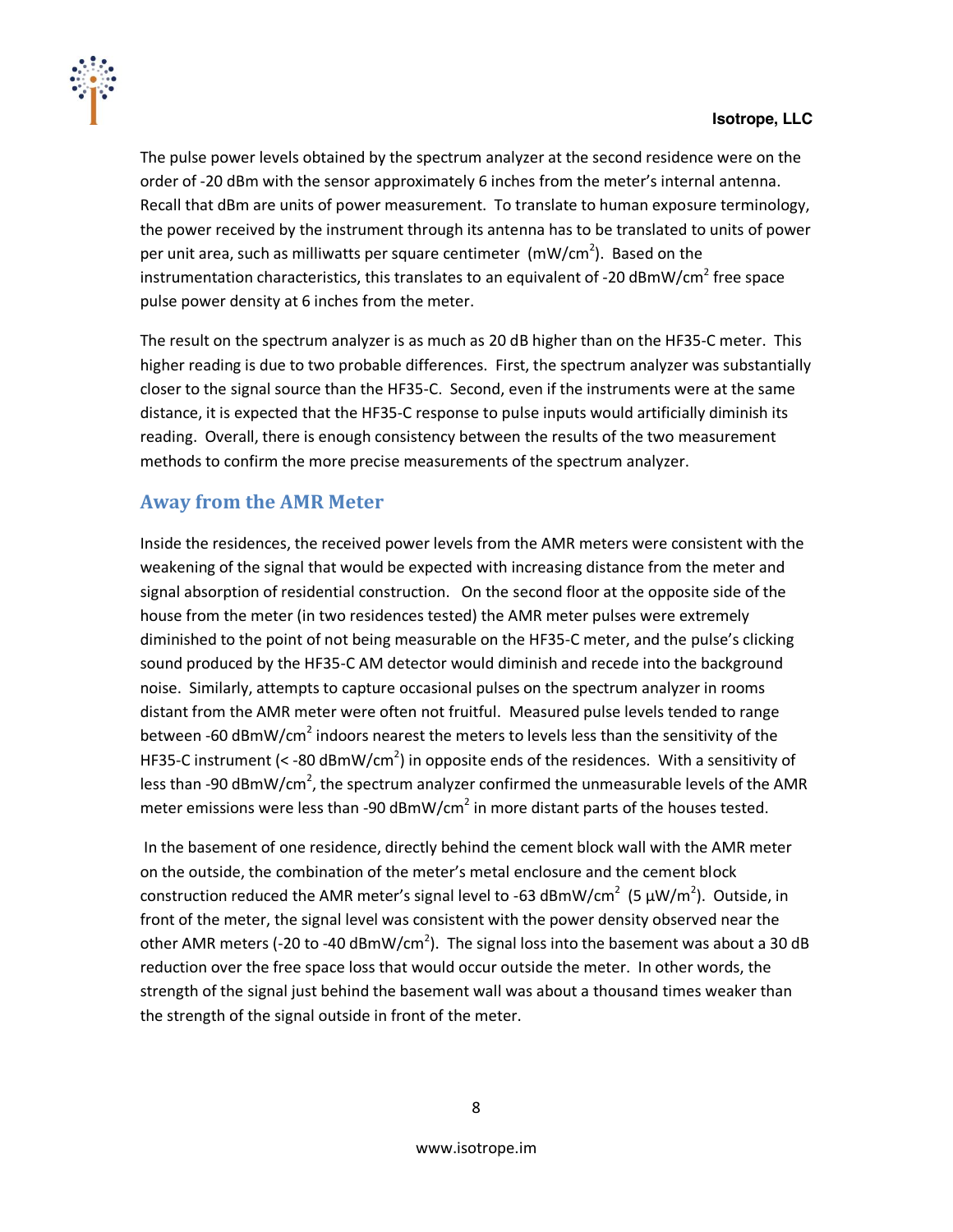

### <span id="page-8-0"></span>**Conducted,Emissions**

Within the electric meter enclosure, the 915 MHz emission of the AMR meter is radiated within several inches of the power lines that pass through the meter enclosure on the way to the main service panel. Consequently, it is likely that the house electrical system conducts some of the 915 MHz signal into the residence. In the basement described above, the power cable penetrates the cement block wall, going from the meter outside to the main circuit panel mounted inside near the penetration. The nearest electrical outlet in the basement is on an interior wall approximately 12 feet away (perhaps 20 feet by wire).

A line impedance stabilization network was connected to the outlet, treating the meter/electrical panel as the device under test. A spectrum analyzer was connected and the spectrum was monitored. With the FCC regulated range below 30 MHz, the conducted emissions appeared to be compliant with the regulations. Above 30 MHz, there was a substantial conducted 915 MHz component on the power line.

The conducted 915 MHz signal level was approximately -55 dBm (about 52 dBµV RMS). The LISN is not calibrated for 915 MHz measurements; however it is reasonable to assume that if there is any error in reading a 915 MHz signal from the power line, the error is likely to cause the reading to be lower than the actual condition, due to impedance mismatch and UHF losses in the LISN. The 52 dBµV measurement is therefore conservative, erring on the side of understating the conducted 915 MHz energy.

If the 915 MHz conducted energy were held to the same standard as 30 MHz, the level of the 915 MHz conducted energy from the AMR meter would fail. FCC Part 15 conducted emissions regulations do not specify conducted emissions limits above 30 MHz. The 30 MHz limit for an appliance injecting noise into the power line is 50  $dB\mu V$  at 10 ft (cable distance from the device under test).

#### <span id="page-8-1"></span>**Conducted-then-Radiated Emissions?**

Emissions that are captured by house wiring and conducted around the house may ultimately be radiated from outlets and along the house wiring. When in close proximity to conductive objects (house wiring, outlets, metal lamp) the measured levels increased. This is consistent with the known behavior of objects that "re-radiate" RF energy. The apparent re-radiation of these objects created elevated fields concentrated close to the objects.

The general ambient field levels in the houses followed the basic pattern of being weaker as the distance from the source (at the meter) increased. This is known in the literature as presenting elevated "hot spots" of energy concentrated near the conductive objects.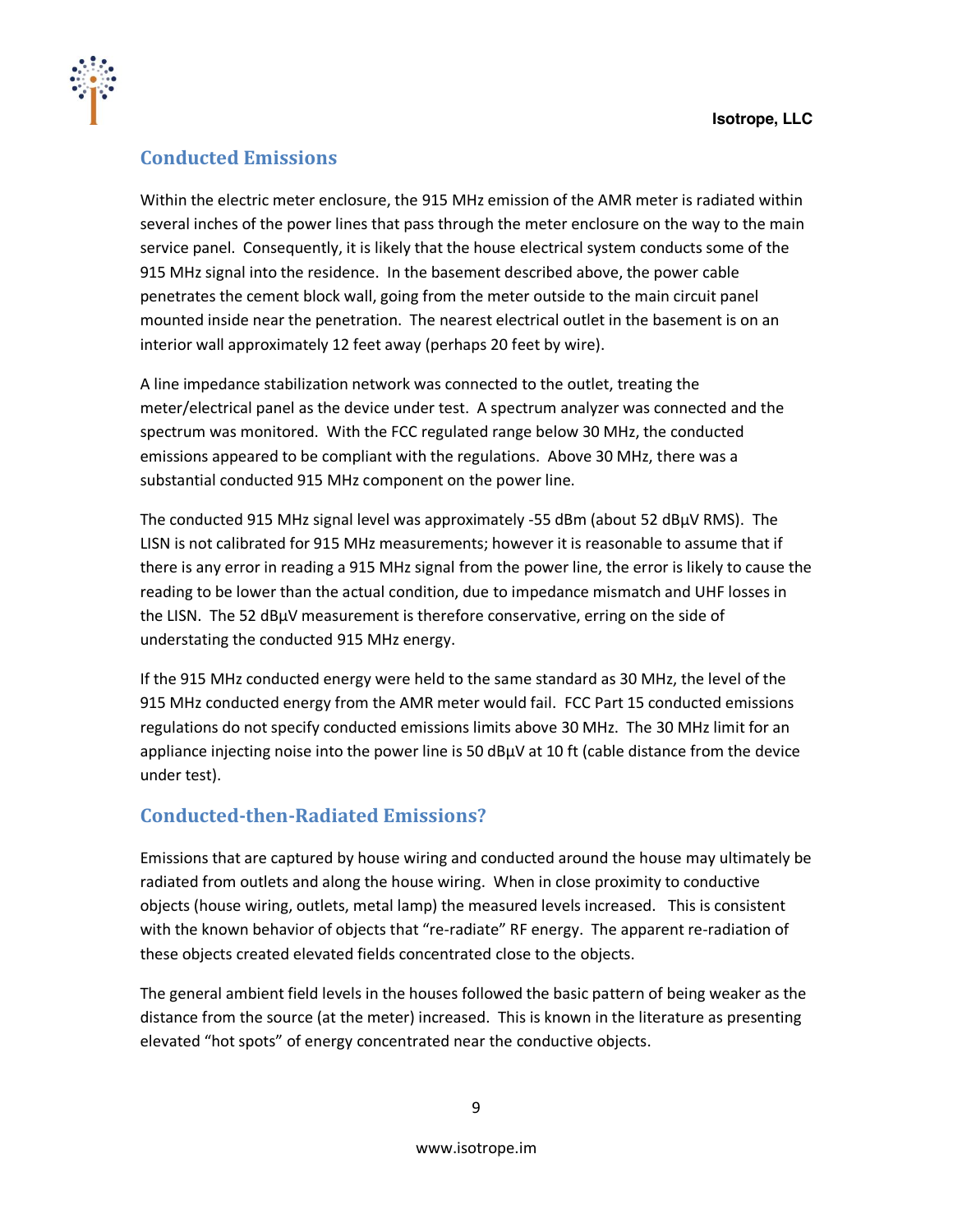

For example, in one house, the ambient levels of the AMR signal (and a DECT phone signal emitted from the first floor) were observed to have a spatial peak value in proximity to house wiring in the wall of a second floor bedroom by a bed as well as in proximity to a metal bed-side table lamp in another bedroom, among other locations. The spatial peaks near the electrical wire and table lamp were, on one hand, several orders of magnitude lower than the measured radiated signals found near the electric meters and the DECT phones, yet, on the other hand, these conducted/reradiated signals were still substantially greater than the ambient emissions found generally in the same rooms as the conductive objects.

The spatial peaks that occur near conductive objects connected to the house electrical wiring could be the result of two factors. First, there could be resonant re-radiation of the over-the-air signal and/or, second, radiation of emissions conducted from the source. Resonant re-radiation occurs when a conductor is of such electrical dimensions that it acts as a passive antenna, receiving a signal from the air, resonating and reradiating the signal. Such an object may or may not be connected to a wiring network like the house electrical system. Radiation of conducted emissions occurs when conducted energy (from the house wiring) reaches conditions that cause the conductive object to radiate like an antenna.

## <span id="page-9-0"></span>**5.** Water Meter

The water meter of interest is located in a public park containing a tennis court. The park is approximately the size of one house lot, and is surrounded by houses on approximately  $\frac{1}{4}$  acre lots. The meter is mounted on an in-ground water pipe. The water pipe is exposed below grade



and is marked by a wooden post. Mounted on the wooden post is a weather-tight electronics package with a label revealing information including an FCC ID number. One low-voltage cable connects the analog meter to the electronics. There is no power connection.

Researching the FCC ID number, the unit is a transmitter that operates in the 911-924 MHz band. Like the AMR electric meters, the water meter AMR transmitter on the post is designed to transmit a burst of data at regular intervals. Operation is designed to be compliant with the Part 15 emission limit (less than 1 watt).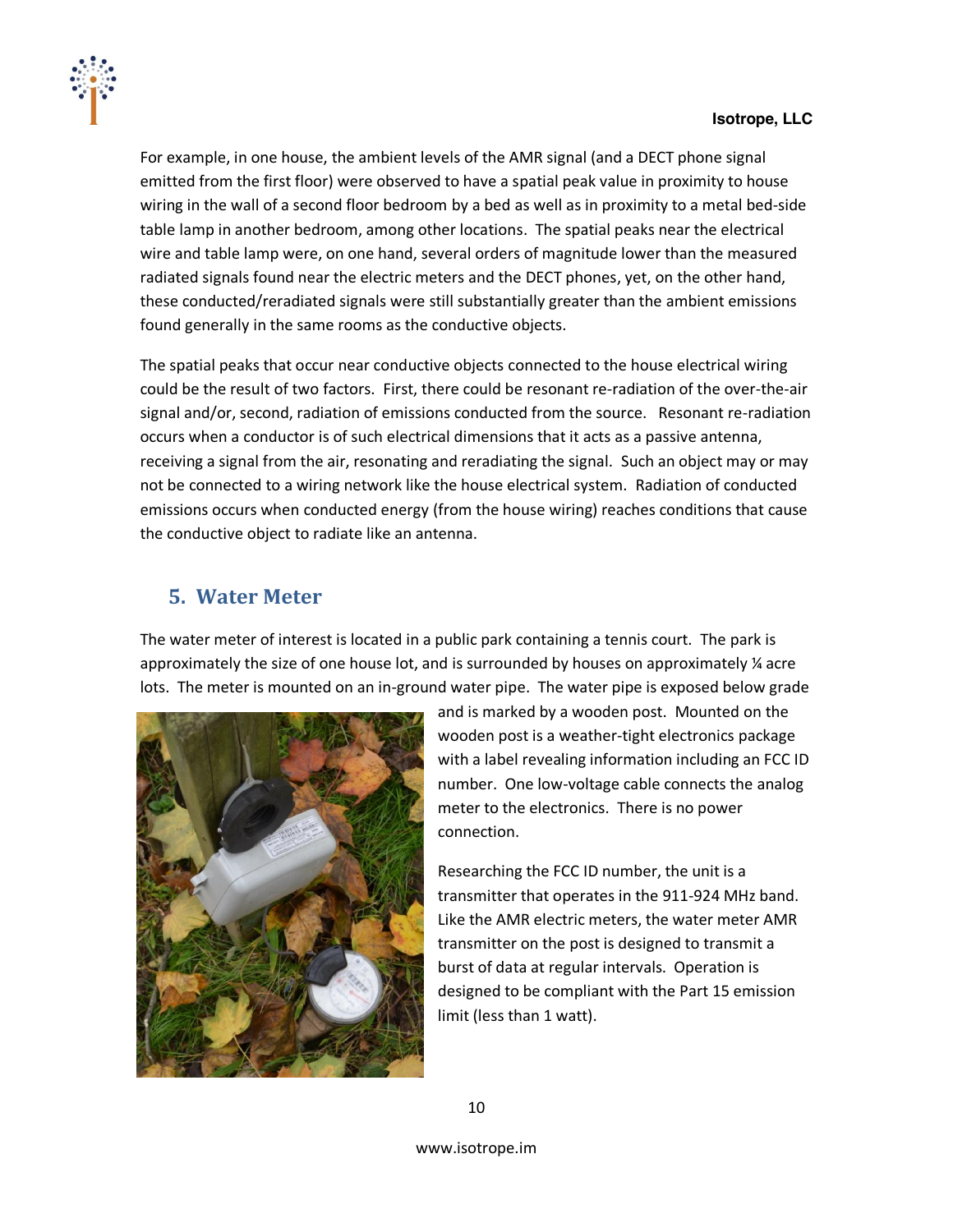

The HF-35C instrument detected a pulse emitted every 13 seconds, which was most apparent as an audible click on the audio detector. As is sometimes the case with direction-finding in the near field, the pulses were strongest within a 10 foot radius of the transmitter, but within that radius the signal level varied with position and sensor antenna orientation. The pulses registered on the most sensitive range of the HF-35C. It is not known what the pulse response of the instrument is, however the unit was kept on peak detection mode, which is intended to capture more realistic measurements of peaky signals. In close proximity to the water AMR transmitter power was similar to that of the electric AMR meters.

There was plenty of background noise near the water meter. Various kinds of cell site emissions appeared to be the dominant components, based on the detected audio provided by the HF35-C, in addition to the short bursts from the Neptune transmitter which were audible approximately every 13 seconds.

A scan of the radio spectrum with a spectrum analyzer resulted in an array of wireless signals and other similar signals at levels that are typical of a residential area. Because the water meter transmitter frequency hops like the AMR electric meter transmitter does, its emissions were not captured on the spectrum analyzer during the short visit at the water meter. The radio frequency power of the water meter transmitter is comparable to that of the AMR meters, according to the FCC test data. The behavior of the unit observed in the park was consistent with this information.

#### <span id="page-10-0"></span>**6. DECT,Telephone,Set**

Some of the residences included in the survey had cordless telephone base units and one or more cordless phones associated with them. Operating in the unlicensed PCS band at 1920-1930 MHz, these units are designed to share the spectrum with other DECT phone sets in the same neighborhood without mutually interfering and without intercepting the communications of the others. They operate by monitoring the band and selecting an available channel. Once on a channel, the base units send short bursts of data, enabling the handheld units to share the channel using time division duplexing. The base units were observed on the spectrum analyzer to be transmitting their signals at levels consistent with their unlicensed use, which are substantially below the applicable RF exposure limits.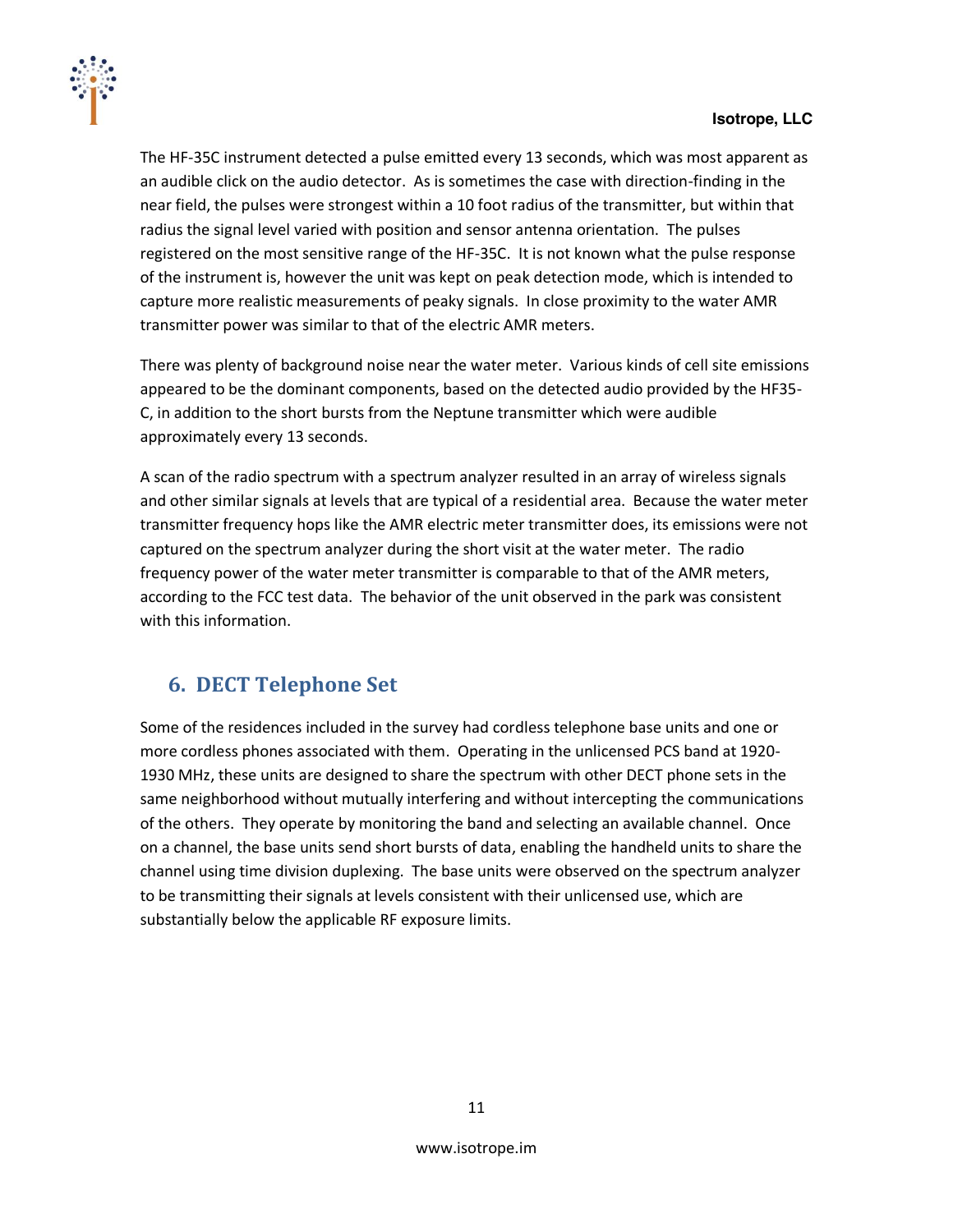

# <span id="page-11-0"></span>**7. Summary,Conclusions**

The following observations result from the survey.

- **Interference Compliant.** The radio transmitters of interest appeared to be functioning within the FCC radiated interference limits imposed in Part 15.
- **Interference Specifications are Not Exposure Specifications.** Part 15 exists to enable compatible use of the radio spectrum by myriad devices that use radio frequencies without requiring licensing of the use. It is not a safety specification.
- **Strongest Fields are Found Near the Sources.** The greatest potential whole body exposure to the AMR meter energy would occur near the meter and would be no greater than 1 mW/m<sup>2</sup> (-40 dBmW/cm<sup>2</sup>) per pulse. However, the spatial peak ("hot spot") exposure within 6 inches of the meter was as high as -20 dBmW/cm<sup>2</sup> per pulse.
- **Range of In-Home Exposure to EMR Meter Emissions:** Regardless of the previous conclusion, the emissions of the AMR meters are well above ambient RF levels and measured in occupied space from below -90 dBmW/cm<sup>2</sup> at more distant rooms to about -60  $d$ BmW/cm<sup>2</sup> inside the exterior walls nearest the meters.
- **AMR Conducted Emissions Are Strong, but Not Regulated.** The conducted emissions of the AMR electric meters at the 915 MHz band are substantial, but are not regulated by Part 15 (which cuts off above 30 MHz). If the 30 MHz limit were applied to 915 MHz, it is probable that the meter would fail a lab test, subject to the following observation.
- **AMR Meter Lab Testing Fails to Simulate in Situ Wiring.** The lab testing of the AMR meters employed a simple power cord temporarily attached to the meter mounted in a panel. The meter does not normally employ a power cord. This approach does not simulate the manner in which the house wiring feeds through the electric meter. The meter has two power connections: one entering the meter typically from the top to deliver power to the meter and another exiting the bottom of rear of the meter panel to supply power to the main breaker panel. Using a power cord instead of setting up the power wiring the way the device is actually used may not reveal how the house circuit wiring through the meter may act. The actual in situ wiring may be more like an antenna that may pick up unwanted RF energy and noise within the meter and conduct it into the residence. See photo appended to this report.
- **Distinction between Peak and Average Exposure.** Using the electric AMR meter transmissions as an example, the pulses are 50 millisecond duration, once every 30 seconds, representing a duty cycle of less than two-tenths of one percent. Using the averaging method on this pulse train, the averaging method yields an exposure level that is 28 dB lower than the peak pulse power.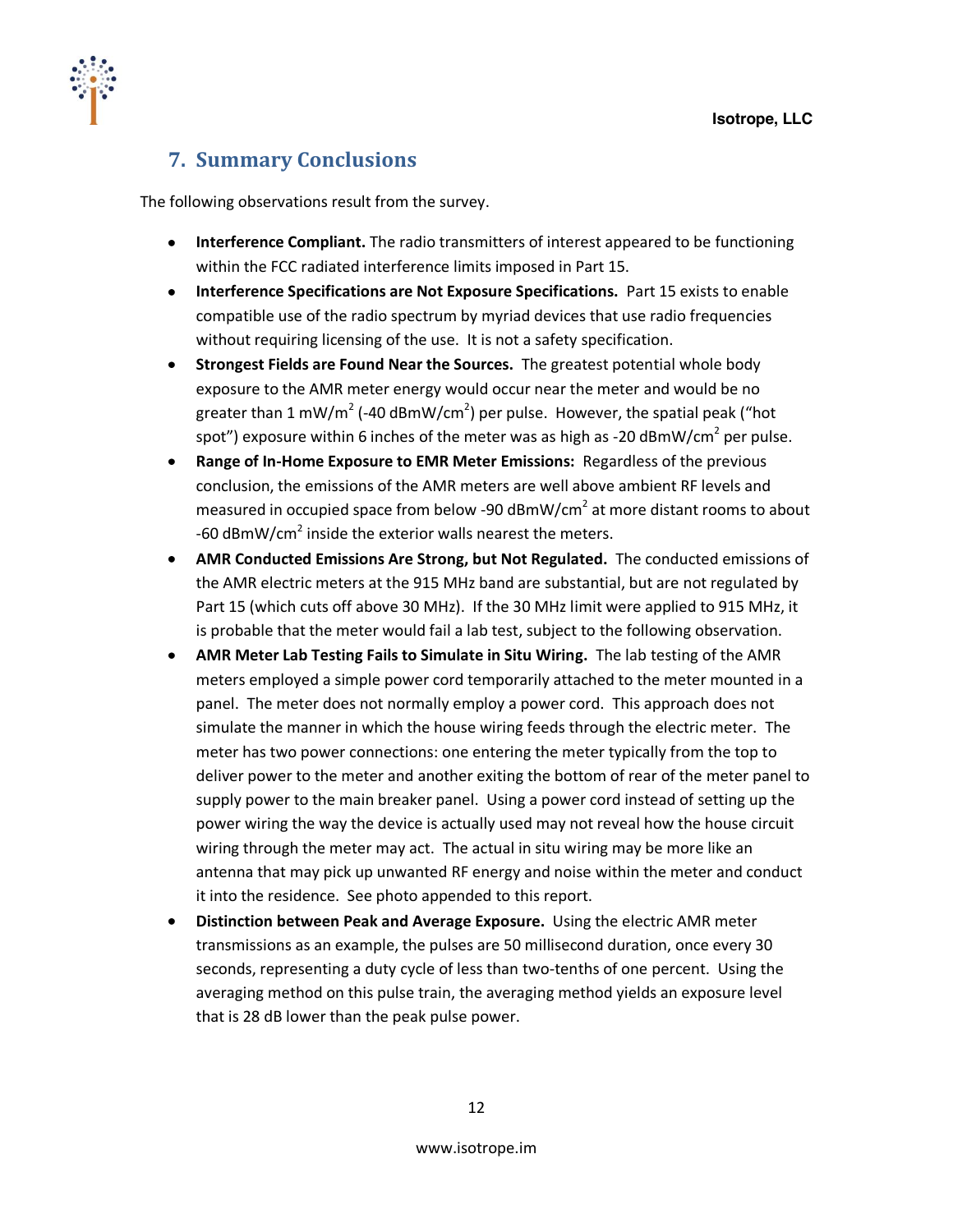

- **Reradiation and Incidental Radiation Exists as Expected.** House wiring (and other  $\bullet$ metallic objects and cables) act as concentrators or reradiators of RF energy that produce spatial peaks of RF energy near the conductors. This is a well-known phenomenon (particularly at AM broadcast frequencies, where the effect near high power AM stations is substantial – the effect exists on all frequencies to some degree, depending on the frequency and radiated power level and dimensions of the conductor); the appearance of conducted RF energy and localized RF fields around conducting objects at AMR and DECT frequencies is consistent with experience.
- **Reradiation and Incidental Radiation Appears Near Conductive Objects. Reradiated**  $\bullet$ energy from in-house conductors (such as electrical wiring) is lower than the emissions in the vicinity of the radiating antenna. The nature of passive reradiation is that the reradiating object or material cannot increase the power it receives. Therefore, the amount of energy emitted by the reradiator cannot be greater than that which is emitted by the source that excites the reradiator. Also, as the distance from the source to the reradiator increases, the field intercepted by the reradiator diminishes.
- Table 1, below, Summarizes Ambient Levels of the AMR Meters Tested.  $\bullet$

| <b>Location of Measurement</b> | <b>Equivalent Plan Wave Free</b><br>Space Power Density+ | <b>Device</b>     |
|--------------------------------|----------------------------------------------------------|-------------------|
| Approximately 6 inches away    | -20 dBmW/cm <sup>2</sup> $*$                             | Spectrum Analyzer |
| $1 - 2$ feet away              | $-37$ to $-43$                                           | HF35-C ++         |
| Inside occupied spaces         | -60 to less than -90**                                   | Spectrum Analyzer |
| Inside occupied spaces         | -60 to less than -80**                                   | <b>HF35-C</b>     |

#### Table 1 - Comparison of Exposure Levels from Emissions of the AMR Meter under Test

†The general practice is to convert measured field (volts per meter) to power density assuming the measurement was of a signal radiating in free space. In proximity to objects or to the radiating element, this conversion may overstate the actual power density.

ttNote that HF35-C readings may be artificially low due to meter design with respect to short pulses.

\*The use of decibels makes it easier to present data over a wide numerical range. The more negative the number of dB, the weaker the signal.

-20  $\text{dBmW/cm}^2$  is one one-hundredth of a milliwatt per square centimeter (0.01).

-60 dBmW/cm<sup>2</sup> is one millionth of a milliwatt per square centimeter (0.000001).

-90 dBmW/cm<sup>2</sup> is one billionth of a milliwatt per square centimeter (0.000000001).

\*\* The lower figures (-90 and -80) represent the approximate sensitivity of the instruments. When signals are not measured, it is because they are below the sensitivity of the instrument.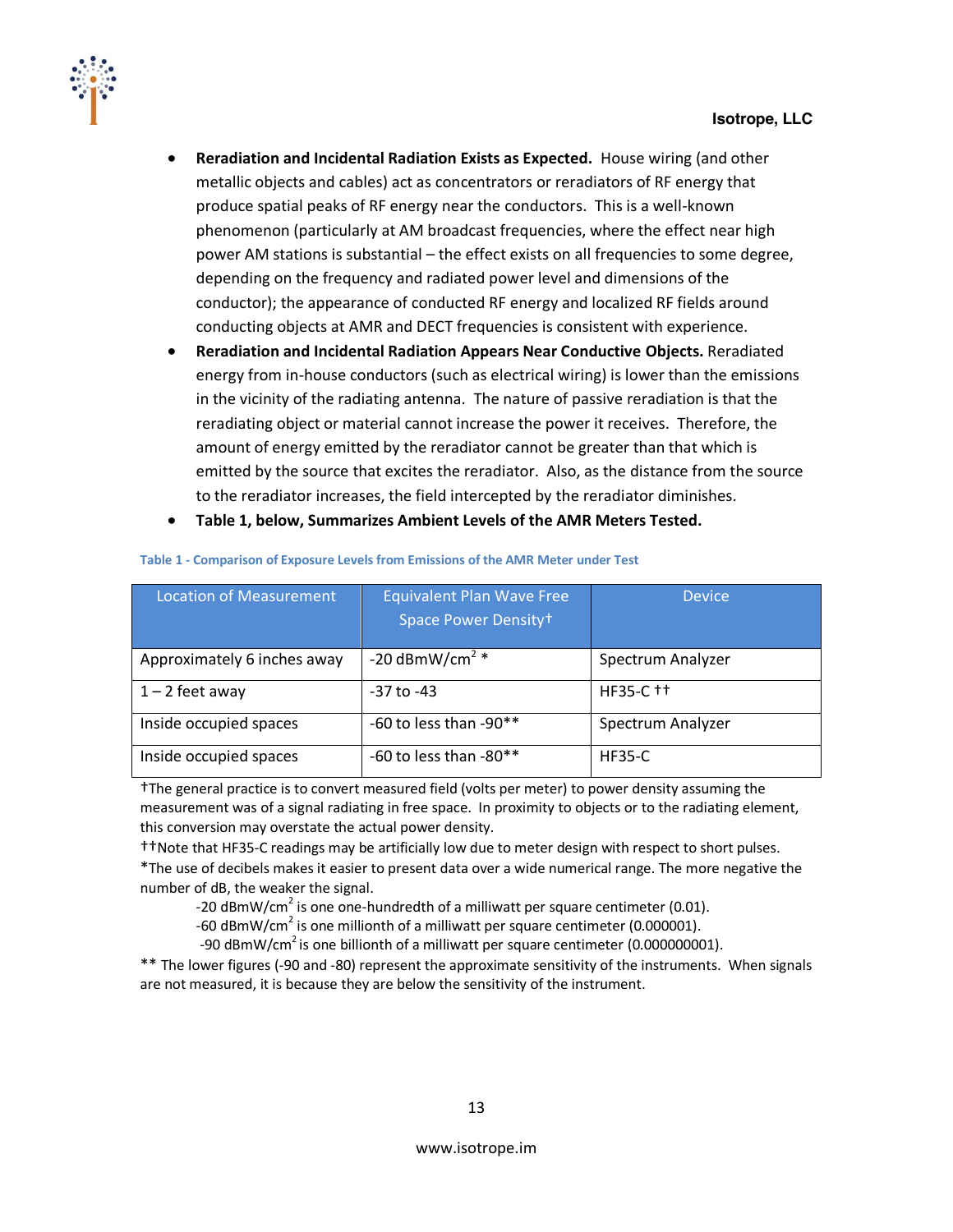

# <span id="page-13-0"></span>**8. Remediation**

#### <span id="page-13-1"></span>**Removal**

If the AMR meter emissions at a particular residence are to be minimized, the most effective method is to remove the meter. Of course, this must be done in coordination with the electric power supplier.

#### <span id="page-13-2"></span>**Reduce Duty Cycle (to about once a month)**

If the meter can be replaced with one that only responds when polled, then there would only be a brief emission during monthly meter readings when a meter reader passes the location of the meter with a radio that interrogates the meter and receives its reply. However, as AMR meters give way to so-called smart meters that communicate with devices in the house, the rate of transmissions will increase to provide data communication between the meter and smart appliances.

#### <span id="page-13-3"></span>**Retrofit with Protection**

If neither of the above can be accomplished to eliminate or minimize the meter emissions, shielding the meter so that its emissions are diminished or are focused away from the residence could be considered. One vendor of a meter shield product made a demonstration that obtained what was apparently about 40 dB of attenuation of the meter's radiated emission (a reduction to one ten thousandth of the power density without the shield.)

Also, based on our conducted emission test, if shielding is employed, then it may be desirable to place filtration on the power lines entering/exiting the meter panel to reduce conducted emissions. A search for "power line EMI filter" will yield a variety of sources. A party experienced in EMI suppression should be involved in working with the electrician.

# <span id="page-13-4"></span>**9. Conclusion**

This report summarizes the results of a field survey of the ambient emissions of AMR meters at three residences in Hastings on Hudson, New York. Measurements were taken near the outdoor meters and within the residences to which they are attached, including radiated emissions testing in three homes and conducted emissions testing on the electrical wiring in one home. Radiated emissions measurements were compared between two primary measuring devices. Measurements were also compared to applicable interference and exposure standards for reference.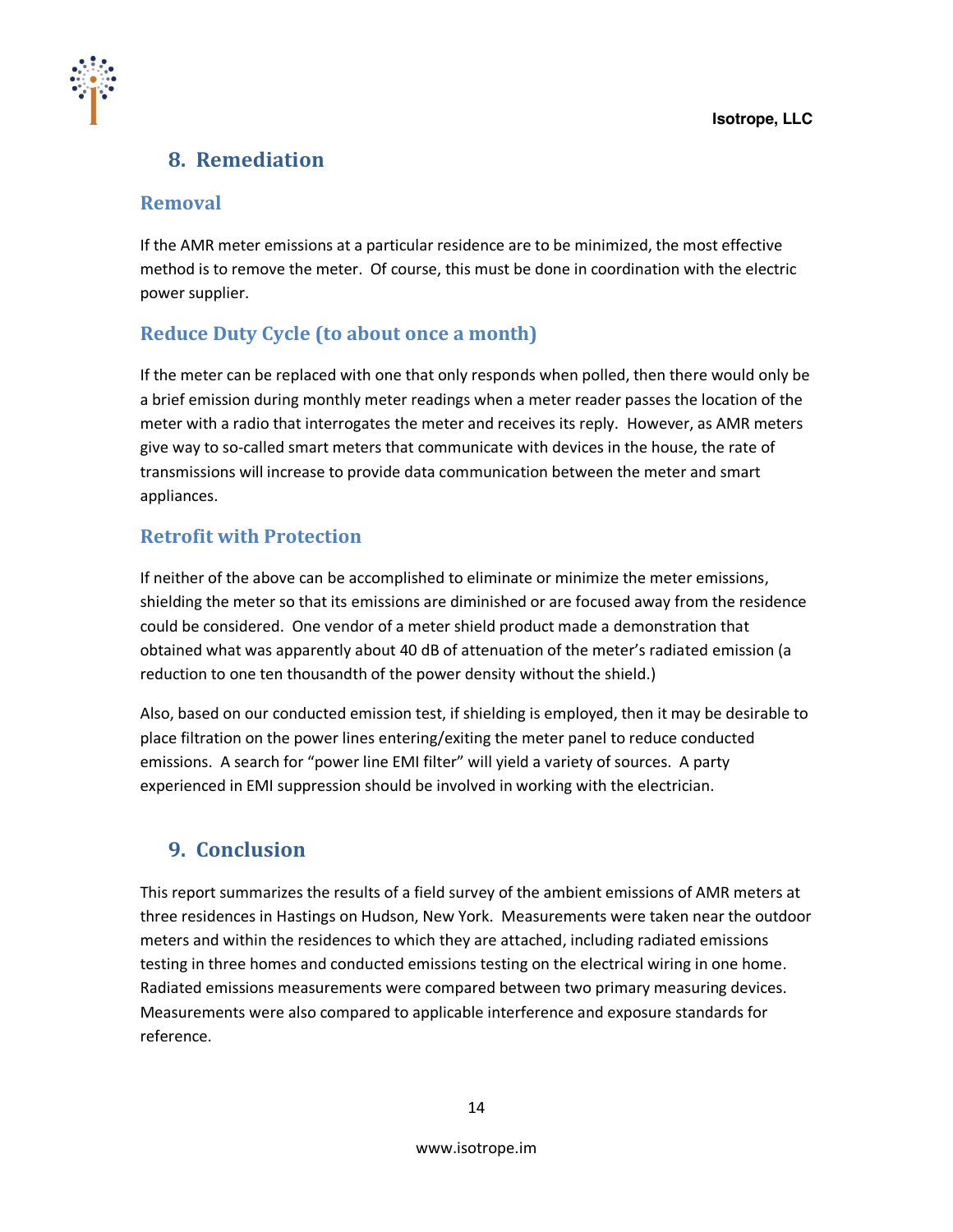

# <span id="page-14-0"></span>**10. Appendix 1 - Photograph of Test Configuration of AMR Meter**

with substitute power cord installed in lieu of typical house mains wiring configuration

Source:

FCC Part 15.247 Certification **Test Report** 

FCC ID: SK9C1A-3

FCC Rule Part: 15.247

ACS Report Number: 05-0122-15C

Manufacturer: Itron Electricity Metering, Inc.<br>Equipment Type: Electricity Meter With FHSS Transmitter<br>Trade Name: CENTRON ™ ICARe Model: C1A-3

**Test Setup Photographs**